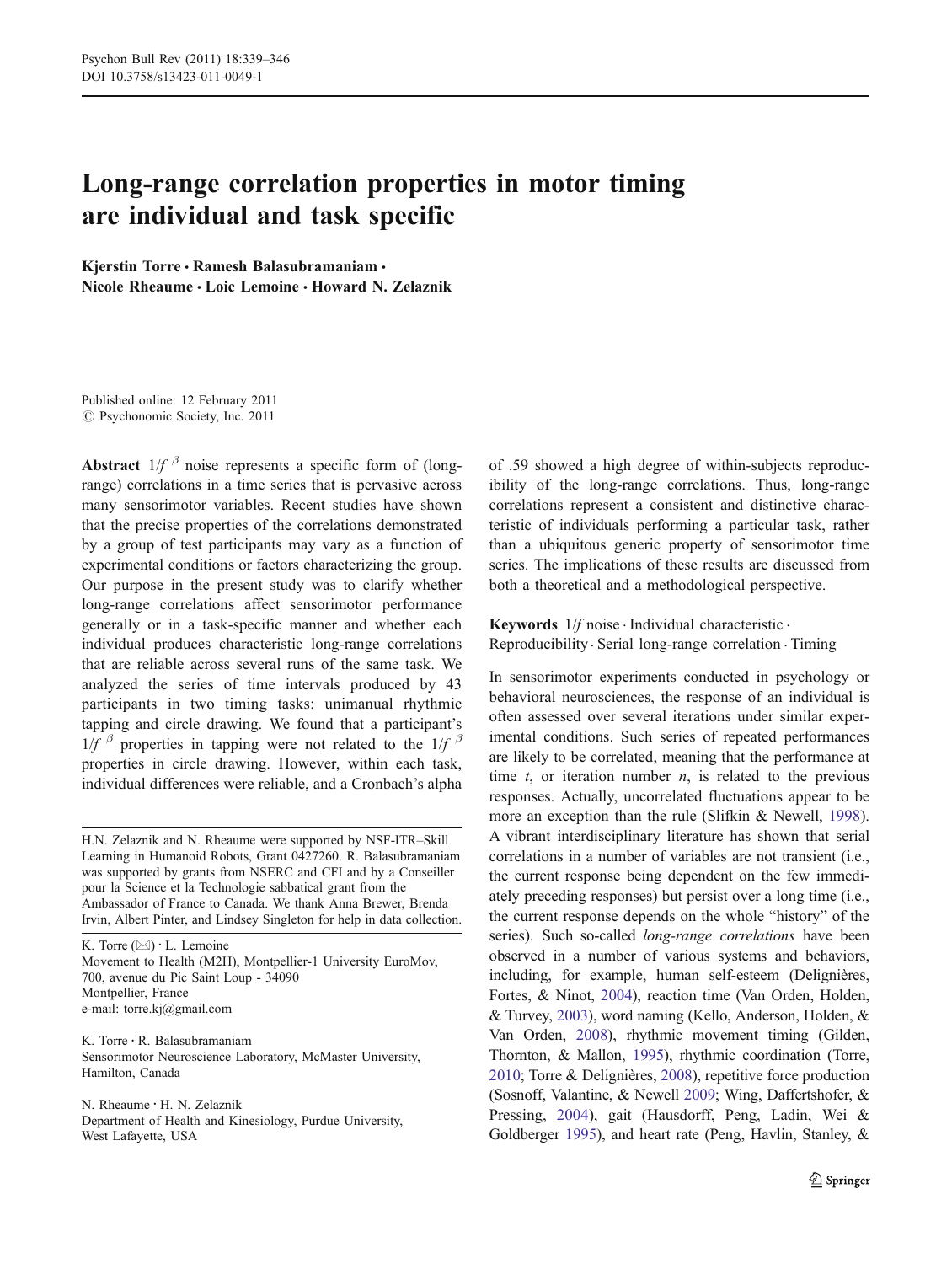Goldberger, [1995](#page-7-0)), as well as neural activity (Linkenkaer-Hansen, Nikouline, Palva, & Ilmoniemi,  $2001$ <sup>1</sup>. In such time series approaches, participants have to produce uninterrupted sequences of repeated performances at regular time intervals (e.g., answering a questionnaire for self-esteem twice a day for 512 days, producing force pulses every 3 s for 250 times, etc.). Researchers are then interested in the information that the measure-to-measure dynamics contain about the underlying system. In general, it is considered that long-range correlations are a universal statistical property that emerges from complex systems (i.e., systems with multiple interdependent components ranging between the microscopic and macroscopic levels and acting at multiple time scales) allowed to fluctuate on their own (Kello, Beltz, Holden, & Van Orden, [2007](#page-7-0), Van Orden et al., [2003\)](#page-7-0).

Long-range correlated series belong to the family of fractal processes. Such processes are composed of a (theoretically) infinite continuum of high-frequency and low-amplitude fluctuations nested within low-frequency and high-amplitude fluctuations. This specific so-called scaling structure entails persistent long-range correlations in the time series. Basically, the term long-range correlation refers to the presence of positive autocorrelations that remain substantially high over large time lags, so that the autocorrelation function of the series exhibits a slow asymptotic decay, (theoretically) never reaching zero. The strength or persistence of the long-range correlations contained in experimental time series can be assessed by several well-established methods (e.g., power spectral analysis, detrended fluctuation analysis, rescaled range analysis). In this family of long-range correlated, or fractal, processes, 1/f noise represents a specific process at the frontier between stationary<sup>2</sup> and nonstationary time series.  $1/f$  noise is defined by an inverse-proportional relationship between the amplitudes and the frequencies of the fluctuations that compose the series. When applying power spectral analysis, this serial structure yields a typical linear regression in the bilogarithmic spectrum, with a slope close to 1. Usually, researchers adopt the notation  $1/f^{\beta}$  noise, where  $\beta$  (the spectral index) corresponds to the negative of the slope in the log-log power spectrum. While  $\beta$  equals 1

in the strict definition of  $1/f$  noise (the relationship between frequencies and amplitudes of fluctuations is inversely proportional), researchers generally consider a broader definition of  $1/f^{\beta}$  noise, for  $0.5 \le \beta \le 1.5$  (e.g., Koverda & Skocov, [2000](#page-7-0); Milotti, [1995\)](#page-7-0). This means that the persistence of correlations can vary within the category of  $1/f^{\beta}$  noise: The higher  $\beta$  is, the more persistent the longrange correlations are. Note that the spectral index  $\beta$ corresponds to the specific exponents provided by the alternative methods of analysis (e.g., detrended fluctuations analysis) through simple linear relationships.

While  $1/f^{\beta}$  noise or long-range correlations are found almost everywhere, their behavioral significance remains unclear. The literature provides some evidence for the fact that long-range correlation properties may change as a function of the context of performance of a task (e.g., synchronization to acoustic or visual stimuli, Chen, Ding, & Kelso, [2001;](#page-6-0) running at different speeds, Jordan, Challis, & Newell, [2007\)](#page-7-0), and as a function of different groupmatching factors (e.g., age, Iyengar, Peng, Morin, Goldberger, & Lipsitz, [1996;](#page-7-0) pathology, Goldberger et al., [2002](#page-6-0), Hausdorff et al., [1997](#page-6-0)). However, to our knowledge, only one study in the area of cognition and motor behavior has addressed the question of interindividual differences (Madison, [2004](#page-7-0)), and no study has addressed the combined influence of the task and the individuals. Therefore, we ask a very simple question in the present article. Do individuals demonstrate characteristic long-range correlations that affect sensorimotor performance very generally or in a task-specific manner? This is an issue of the reproducibility or reliability of long-range correlation properties—that is, the extent to which the serial correlation structure demonstrated by an individual producing a series of repeated performances for a given task represents (or predicts) the structure of the fluctuations in another series for the same task and for a different task.

There are two major implications concerning whether the reliability of long-range correlations is individual or task specific. The first implication has to do with the experimental designs used to investigate psychological functions and dysfunctions from the perspective of serial long-range correlations. Indeed, common statistical analyses rely on the assumption that the individuals who constitute an experimental group do not significantly differ with respect to the longrange correlation properties they demonstrate. For instance, clinical studies contrasting independent groups have shown that the long-range correlation properties in the variables under focus allow discrimination between healthy participants and patients for several pathological dysfunctions (e.g., heartbeat intervals in cardiac failures, Iyengar et al., [1996](#page-7-0); stride intervals in Huntington's disease, Hausdorff et al., [1997](#page-6-0); reaction times in attention deficit disorders, Gilden & Hancock, [2007\)](#page-6-0). In such

<sup>&</sup>lt;sup>1</sup> Event-based timing, associated with discontinuous movements, is thought to involve an effector-independent representation of the time intervals to produce; the cognitive events that delimit the successive intervals trigger the motor responses. Emergent timing, associated with continuous movement, is assumed to not involve such a hierarchical organization; temporal regularity emerges from the intrinsic dynamics of the effector system, with the modulation of some (not directly temporal) parameters, such as the oscillator's stiffness.

 $2A$  time series is deemed perfectly stationary if its mean and variance do not change over time. On account of the persistent positive of correlations, long-range correlated series exhibit locally persistent trends and can be considered to be weakly stationary (Brophy, [1968](#page-6-0)).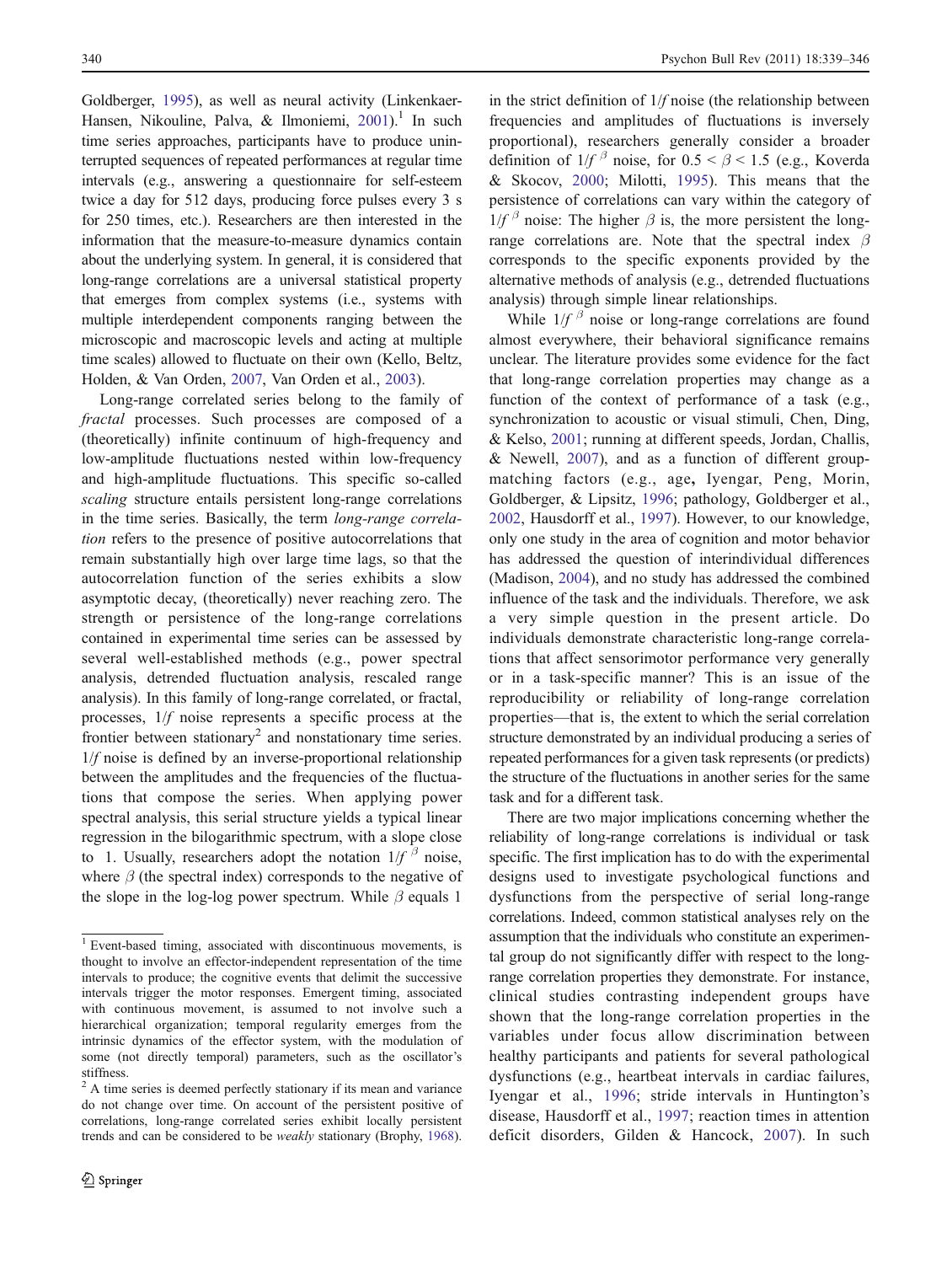clinical approaches, assessing the power of prediction of serial correlations about the future occurrence or evolution of disease is among the promising lines of research on long-range correlation properties. In this view, investigating the fine interindividual differences, instead of studying the long-range correlations in groups matched on a given pathology, might help improve the predictive power of long-range correlations that characterize the clinical evolution of the patient.

The second implication of the present work relates to basic choices in the approach to theories and models for studying serial performance. Indeed, depending on the research questions and the different levels of observation adopted (e. g., analyzing different macroscopic and/or microscopic variable(s) and their possible relationships), several investigations have drawn different conclusions about the processes and systems' organization that are considered to underlie long-range correlations in behavior. Currently, it is not clear to what extent one should consider that the long-range correlation is a universal product of complex systems (whatever their nature) or that long-range correlations can be generated by multiple processes and organizations specific to each task, individual, system, and so forth and, as such, deserve somewhat unique accounts (Torre & Wagenmakers, [2009\)](#page-7-0).

To address whether long-range correlations are reliable and/or task specific, we used a very simple timing experiment comprising two unimanual rhythmic movement tasks that differed only in the motor execution modalities: rhythmic tapping (i.e., discontinuous movements) and rhythmic circle drawing (i.e., continuous movements). Despite their apparent similarity, these two tasks are known to involve distinct timing processes—event-based timing, associated with discontinuous movements, and emergent timing, associated with continuous movements—that differ with respect to the forms of interplay between the information used for temporal regulation and the motor implementation (see note 1). Consistent evidence for this distinction has been provided by neurophysiological and behavioral studies (e.g., Delignières, Lemoine, & Torre, [2004;](#page-6-0) Ivry, Spencer, Zelaznik, & Diedrichsen, [2002](#page-6-0); Spencer, Zelaznik, Diedrichsen, & Ivry, [2003](#page-7-0); Zelaznik, Spencer, & Ivry, [2002](#page-7-0)) and allows for the strong assumption that performance in the two tasks is driven by different neuropsychological processes. We expected to find that both the tasks and the individual participants significantly affect the long-range correlation properties. Independence of these two factors would support the hypothesis that individuals have characteristic long-range correlation properties that may affect movement and cognition very generally. In contrast, obtaining an effect of interaction between the two factors would signify that the long-range correlation properties are characteristic of an individual performing a specific task.

### Method

Participants Forty-three college-aged (18–23 years) volunteers (25 men and 18 women) took part in the experiment. All of them were undergraduate students and were recruited via the introductory psychology research participation for course credit program. The informed consent procedures were approved by the Purdue University Committee for the Use of Human Research Subjects (IRB).

Apparatus The apparatus consisted of a 79-cm-high wooden table, upon which a standard letter size  $(8.5 \times 11)$  in.) piece of paper was placed 5 cm from the edge of the table, relative to where a participant sat. The sheet of paper contained a circle (7.5-cm diameter). A small (1-cm diameter) target zone was printed on the circle at the point farthest away from the participant (12 o'clock). A plastic transparency sheet was taped over the paper. For the circledrawing timing task, the participants traced circles using a 2 H wood drawing pencil. One receiver  $(23 \times 13 \times 11 \text{ mm})$ from a Polhemus Liberty-8 magnetic motion capture system was placed 1 cm above the writing tip of the pencil. For the tapping timing task, a receiver was taped to the nail of the index finger.

For the synchronization phase of each run, a wave file was generated by MATLAB® to produce a series of 20-ms 800-Hz "beeps." The stimulus offset asynchrony was 480 ms, yielding a 500-ms period between tone onsets.

Tasks and procedure Participants were required to produce sequences of regularly timed movements, using their dominant hand, under two experimental conditions. The required movement frequency was 2 Hz (500-ms time intervals). The first task consisted of producing repetitive taps on the table, using the index finger. The second task consisted of drawing circles smoothly and continuously by following the circular template with the pencil; emphasis was put on regular movement timing, rather than on spatial accuracy of the circle shape. Both timing tasks were performed using the synchronization-continuation paradigm. For each task there were 16 beeps, spaced 500 ms apart, following which the participant continued to tap/draw circles for a period long enough to produce at least 550 time intervals. For the tapping task, participants had to tap their index finger down in synchrony with the metronome beat. For the circle-drawing task, they were instructed to pass the pencil through the target zone on the beat. Participants performed nine runs for each of the two tasks.

The experiment was divided into two separate sessions conducted over 2 days. Participants performed nine runs (i.e., synchronization-continuation timing sequences) per session. A break of 5 min was administrated between the successive runs. Tapping was always performed first in a session. Half the participants performed five runs tapping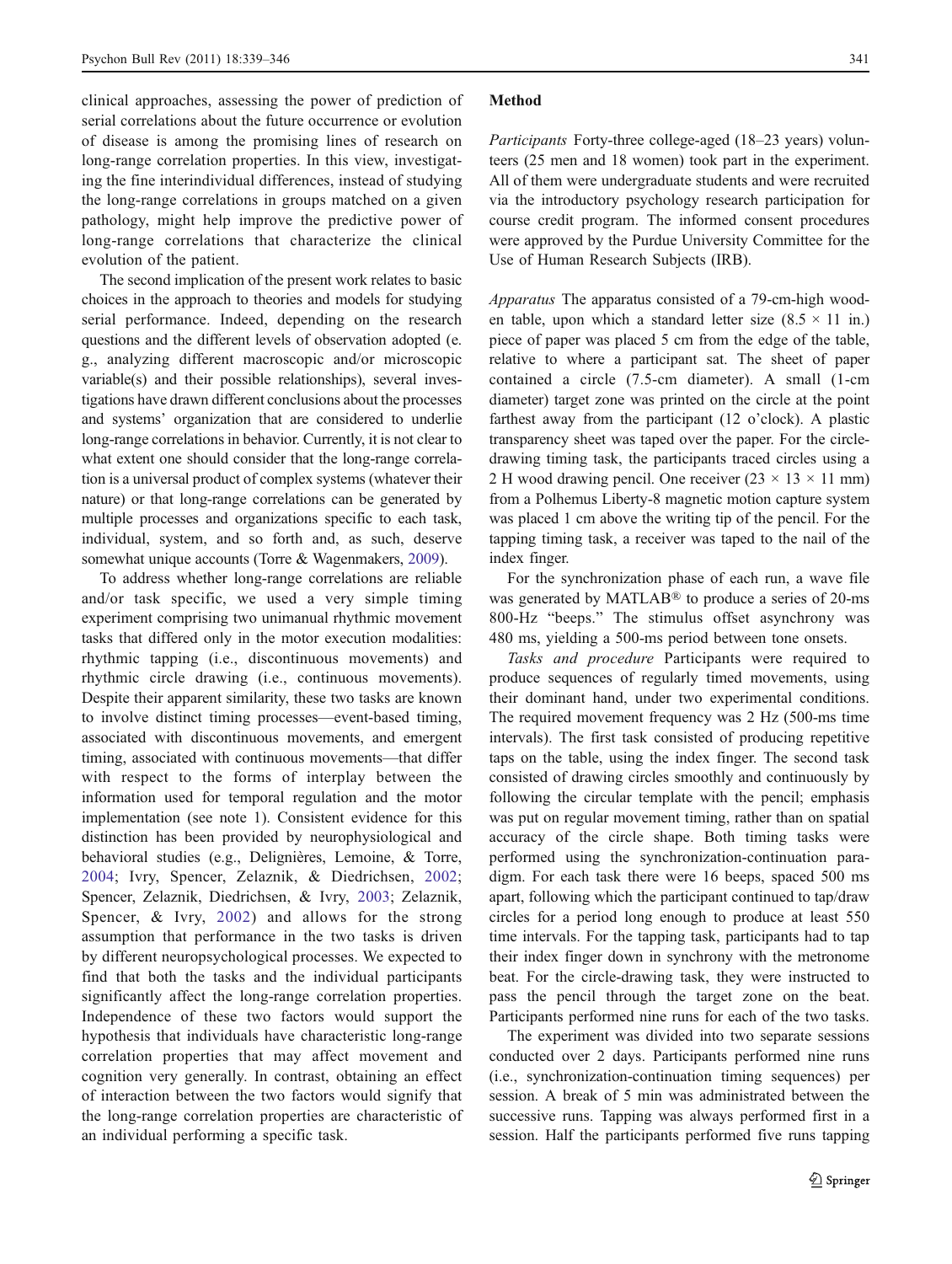and four runs circle drawing in session 1 and four runs tapping and five runs of circle drawing in Session 2. The other participants performed the tasks in the reverse order.<sup>3</sup>

Data analysis Because of failings in the recording that occurred for a few participants, we discarded the first and last runs performed in each task so as to homogenize the variance of the experimental data available for all the participants. We trimmed the continuation portion of the time series so that each run analyzed had 512 time intervals. These 512 intervals constituted the middle portion of the continuation time series. For each series, we computed the mean and standard deviation.

To assess the long-range correlation properties, we used the detrended fluctuation analysis (DFA) in a standard way (for details on the method, see Peng et al., [1993](#page-7-0)). The DFA exploits the diffusion properties of the time series, assessing the relationship between the mean amplitude of fluctuations and the size of the window within which the fluctuations are observed. Basically, the series is first integrated and divided into nonoverlapping intervals of equal lengths. After a linear detrending within each interval is considered, the mean standard deviation  $F(n)$  is determined. This computation is repeated and averaged for all possible interval lengths n ranging between 10 and 256 points. For fractal series, a power relationship between  $F(n)$  and n, characterized by a scaling exponent  $\alpha \in [0, 2]$ , is expected. The results of the analysis are represented in a so-called diffusion plot  $\lceil \log(F(n)) \rceil$  as a function of  $\log(n)$ . A linear diffusion plot is thus expected, and  $\alpha$  is given by the slope of the regression line. For  $\alpha \in [0, 1]$ , the series can be considered fractional Gaussian noises (i.e., stationary series), and for  $\alpha \in [1, 2]$ , the series are fractional Brownian motions (i.e., nonstationary series). "Perfect" 1/f noise corresponds to  $\alpha = 1$ . According to the current definition of  $1/f$  β noise in the literature, and given the linear relationship that exists between the spectral indexes  $\beta$  and the exponents provided by DFA, series can be considered to contain  $1/f^{\beta}$  noise, or persistent long-range correlations for  $\alpha$  ranging from 0.75 to 1.25.

The aim of our statistical design was to assess the respective effects of the task (is there a significant difference between the mean  $\alpha$  exponents obtained for the two experimental tasks?) and the participants (do the different participants yield specific mean exponents?) and the possible interaction between the two factors. Therefore, we used a two-way task  $(2)$  × participant (43) ANOVA, with repeated measures on the second factor. In this design, the seven runs performed by each participant on each task are considered as statistical "subjects" in order to provide each cell (1 participant in one task) with the variance required for the analysis. Since the two tasks are assumed to be responsible for the generation of specific levels of  $\alpha$ , this statistical design considers that the task effect expresses repeatedly in the performances of the 43 participants. That is, each participant represents one of the 43 levels of the repeated measures factor participant. This design is reversed with respect to classical repeated measures ANOVAs, where the characteristics of each participant express repeatedly at different times. Finally, the reproducibility of the long-range correlation properties demonstrated by the participants was assessed by the Cronbach's alpha coefficient.

## Results

The mean of the series of produced time intervals was 497 ms  $(SD = 33)$  and 497 ms  $(SD = 36)$  in the tapping and circle-drawing tasks, respectively. The mean standard deviation was 33 ms  $(SD = 10)$  and 26 ms  $(SD = 9)$ , respectively.

DFA yielded a mean  $\alpha$  exponent of .81 ( $\pm$ .16) for tapping and .9[1](#page-4-0) ( $\pm$ .17) for circle drawing. Figure 1 displays the averaged diffusion plots obtained in tapping and circle drawing. The ANOVA on the  $\alpha$  exponents showed significant main effects for both the task,  $F(1,$  $12$  $12$ ) = 71.012,  $p < .001$  (see Fig. 2), and the participant, F  $(42, 504) = 2.948$ ,  $p < .001$ , factors. The long-range correlations were stronger in the circle-drawing than in the tapping task, and the strength of correlations also varied across individuals. Moreover, the interaction between task and participant was significant,  $F(42, 504) = 1.994$ ,  $p < .001$ . A Fisher's LSD post hoc test showed that 269 of 903 (i.e., 30% of the total number) of the interindividual differences were significant. Figure [2](#page-4-0) illustrates the interaction effect; it displays the mean  $\alpha$  exponents demonstrated by the participants in tapping and circle drawing, as well as the dispersion around the mean  $\alpha$  of the individual exponents obtained for the seven runs on the two tasks. Figure [3](#page-5-0) illustrates the resemblance of the time intervals series produced by the same participant and the difference between the series produced by different participants on the same task.

For an alternative way to understand the interaction effect, we conducted two complementary analyses. First, we tested for linear correlation between the mean individual  $\alpha$  exponents in tapping and circle drawing. As is shown in Fig. [4,](#page-5-0) there was no significant correlation,  $r = .19, 95\%$ CI  $[0.11, 0.51]$ ,  $p = .214$ , between the long-range correlation properties demonstrated by the participants in

<sup>3</sup> Keele and Hawkins [\(1982](#page-7-0)) argued that because there will be order effects across practice, the practice order should be fixed so that individual-difference correlations are not masked by order effects. Moreover, Zelaznik and Rosenbaum ([2010\)](#page-7-0) showed that the order of tasks does not change the correlation pattern in a significant fashion.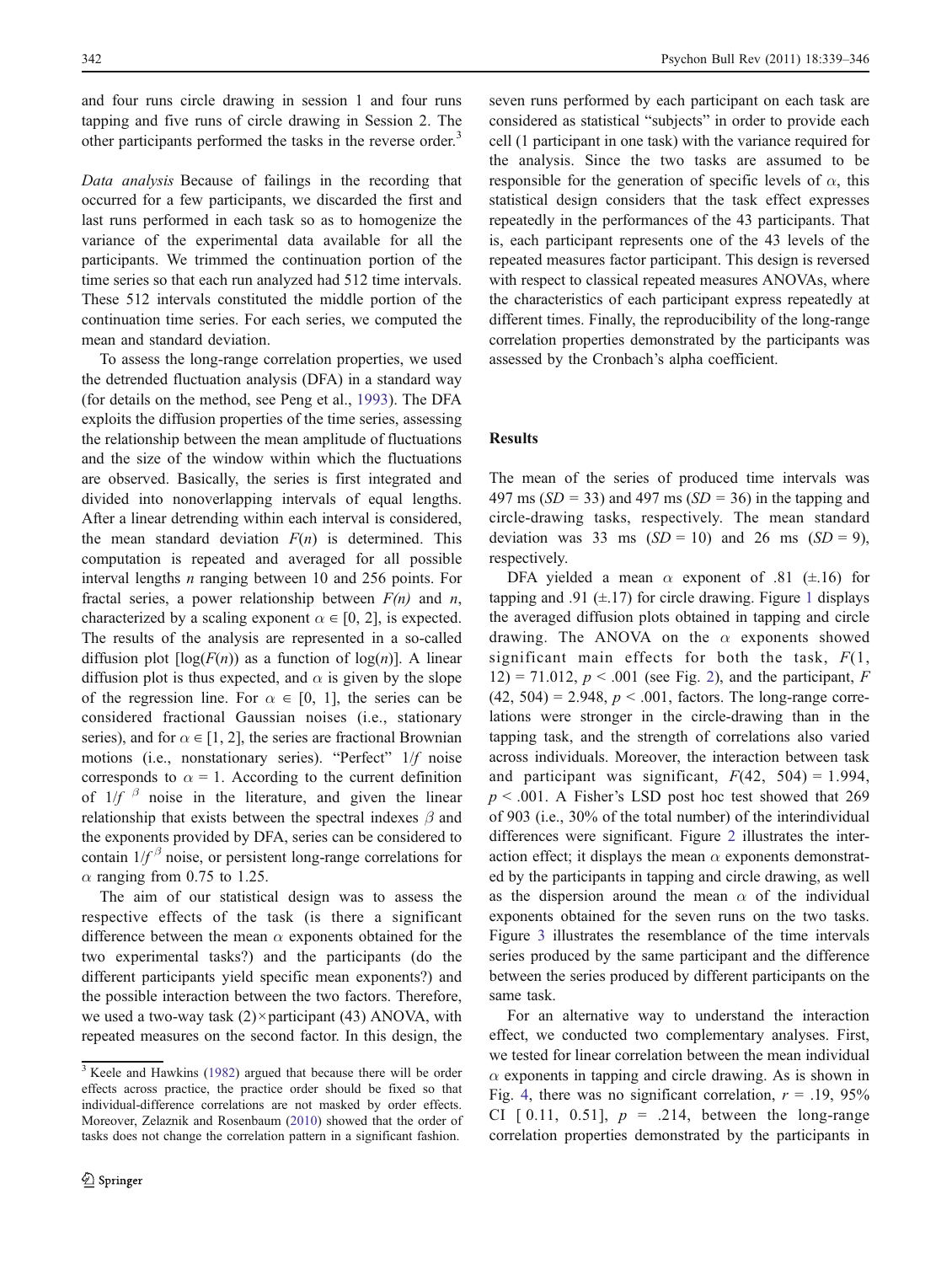<span id="page-4-0"></span>

the two tasks. Second, we computed the percentages of total variance in the set of  $\alpha$  exponents that were accounted for by the task and the participant factors separately and by the joint effects of the two factors. The maximum variance in the exponents was accounted for by considering the individuals performing a specific task; indeed, 8.16% of the variance was accounted for by the task factor alone,



Fig. 2 Average  $\alpha$  exponents obtained per participant in tapping (gray) and circle drawing (black). This figure illustrates our statistical results. To facilitate the reading of the figure, the participants were ordered along the individual mean differences (mean  $\alpha$ <sub>Circle drawing</sub> mean  $\alpha_{\text{Tapping}}$ ). The error bars represent confidence intervals. In particular, one can observe the following. (1) The exponents obtained in circle drawing are globally higher than those obtained in tapping. (2) The participants produce specific levels of serial correlations, as indicated by the matching shapes of the two curves. For example, participant 5 produces globally higher  $\alpha$  exponents than does participant 6. (3) The hierarchy of the  $\alpha$  exponents produced by the 43 participants differs between tapping and circle drawing, since, for example, participant 41 shows the highest mean  $\alpha$  in tapping, while participant 5 shows the highest mean exponent in circle drawing. Moreover, the crossing of the two curves shows that some participants produce higher  $\alpha$ exponents in circle drawing than in tapping, while other participants do the opposite. This interaction between the participant and task effects is confirmed by the absence of significant correlation between the  $\alpha$  exponents obtained in tapping and circle drawing

15.74% by the participant factor alone, and 34.55% by the combination of the two factors.

Finally, we evaluated the reproducibility of the exponents across the repetitions performed by the participants in each of the two tasks. The Cronbach's alpha was .56 in tapping and .61 in circle drawing  $(M = .59)$ .

## **Discussion**

We discovered that the long-range correlations produced are individual specific. Within a task, individuals differ in their long-range correlation behavior, and the long-range correlations are reliable. However, the individual differences in the time series generated by the circle-drawing timing task are not the same as those in the tapping timing task. In other words, the  $1/f$ <sup>β</sup> phenomenon is also task specific. Following a short discussion specific to the present results, we lay out some methodological, theoretical, and clinical considerations deriving from our findings.

Although the goal of the two tasks was basically the same (producing a regular series of time intervals), the different processes of timing and executing the movement affected the sequential structure of the timing performances. Our participants constituted a random sample from a population of individuals who could not have been distinguished with respect to any specific criterion relative to their timing ability. However, the analysis showed that the individuals could be consistently differentiated with respect to their long-range correlation properties. Madison [\(2004](#page-7-0)) showed an effect of the participants on the serial correlation properties obtained on a tapping task, but this result does not allow determining whether the long-range correlation captures a general purpose nature of the participants cognitive–motor organization or whether processes are assembled in a unique fashion for each individual performing on a particular task. In the present study, the effect of interaction between the task and the participants indicates that, although there were significant interindivid-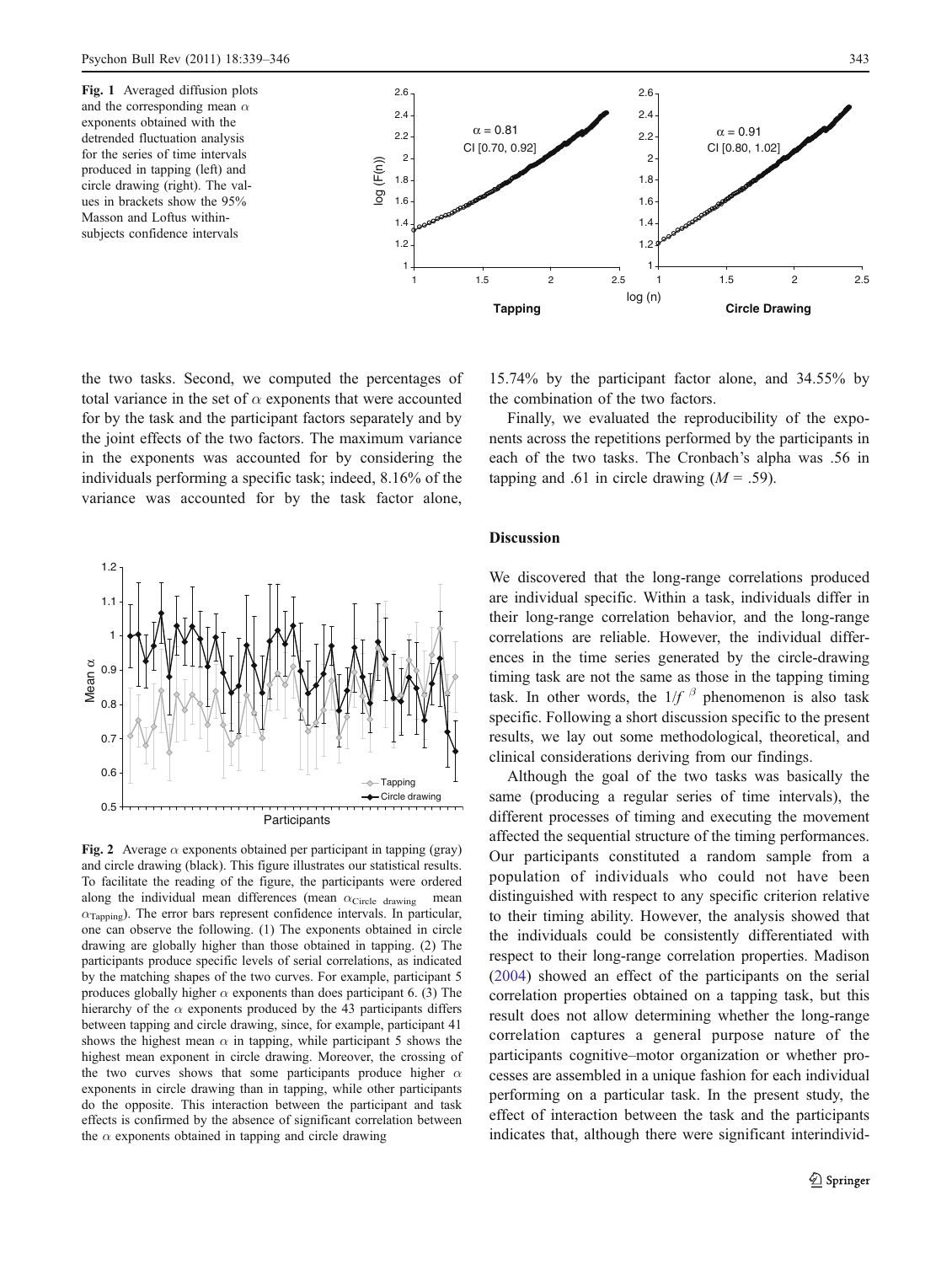<span id="page-5-0"></span>



Fig. 3 Example of time interval series produced by 2 participants in the tapping task. The figure illustrates the interindividual differences and within-individual consistency of the serial correlations produced. Within the same task, two timing series produced by the same

participant exhibit very similar correlation structures (characterized by similar  $\alpha$  exponents), while the structure differs (dissimilar  $\alpha$ ) between the series produced by different participants

ual differences in the long-range correlation properties produced, these differences were not consistent across the two tasks. This result thus supports the idea that the longrange correlations observed emerge from a unique assembly of cognitive–motor processes for each individual performing on a particular task, instead of reflecting some general characteristic of individuals. Accordingly, we suggest that to account for the maximum variance within a set of longrange correlation properties obtained from any given experiment, researchers should consider the individuals performing a specific task. Finally, we obtained a Cron-



Fig. 4 Correlations between the individual average  $\alpha$  exponents demonstrated in the tapping and the circle-drawing tasks, showing the absence of a significant correlation

bach's alpha of .59 that demonstrates a consistent withinsubjects reproducibility of the long-range correlations in serial performance. This intraindividual consistency was measured over 2 days in the present experiment, which allows one to consider our results with confidence. All in all, our results converge to support the idea that empirical long-range correlations represent a consistent characteristic of individuals performing within a particular task, but this "signature" is not generic across tasks.

There are methodological issues that one needs to consider when dealing with data that might exhibit longrange correlations. It is important to note that use of DFA makes certain assumptions about homoscedasticity (finiteness of variance) and monofractality (as opposed to multifractality—i.e., multiple scaling regimes contained in the time series) in the data. Recent work by Ihlen and Vereijken [\(2010](#page-6-0)) has shown that distributions such as the ones reported in the present study might not satisfy the abovementioned requirements for using DFA. The value of the  $\alpha$ exponent calculated using our methods could be considered an aggregation, or average estimation, of multiple scaling exponents of the series. One would expect the consistency of the intraindividual long-range correlation properties to be lower using multifractal methods. Applying more sensitive multifractal methods might help future investigations to unravel the multiple factors that are likely to influence the long-range correlation properties produced. Without a specific hypothesis about the influence of such factors,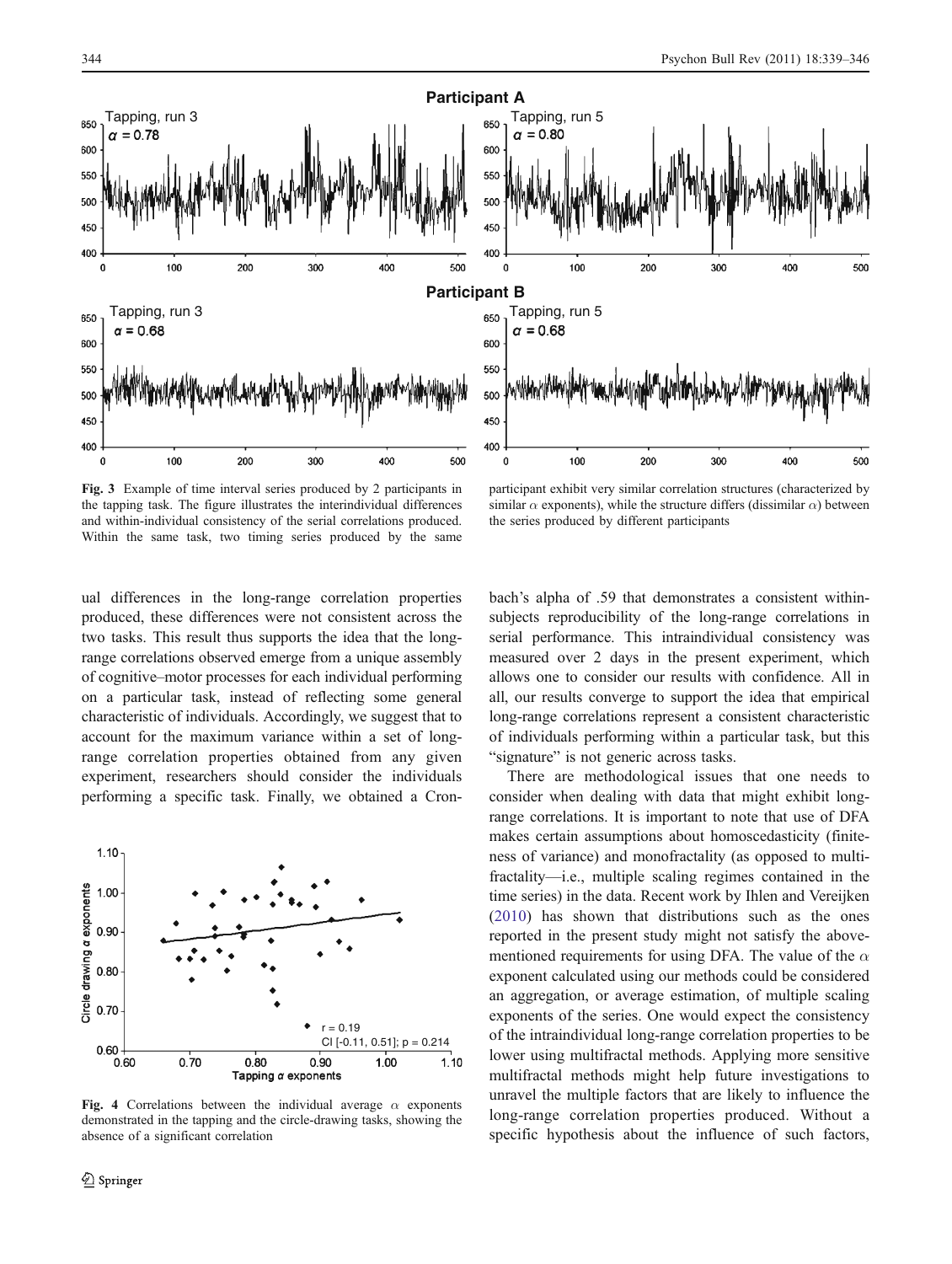<span id="page-6-0"></span>however, the estimations provided by DFA represent an appropriate level of analysis.

On a more theoretical level, the intraindividual consistency of long-range correlation properties could be interpreted in terms of generic regulatory behavior implemented by each participant in the two different timing tasks. For instance, a consistently high  $\alpha$  exponent in 1 participant might reflect a general tendency to perform more unsystematic and delayed corrections in maintaining the time intervals, as opposed to a participant with a consistently low  $\alpha$ . Indeed, late regulations would imply that the time interval values are allowed to drift to a greater extent before being corrected. Consequently, the time series would present larger persistent trends, resulting in a higher  $\alpha$ exponent. However, the interrun variation of the long-range correlation properties observed for 1 participant is determined by numerous individual-specific factors that may influence the timing sequence produced (e.g., cardiac or respiratory rhythms, attentional focus fluctuating between the temporal and spatial accuracy demands of the task, "cognitive" strategies to maintain a regular rhythm, neuromuscular and proprioceptive factors). Testing the influence of multiple factors that contribute to the overall long-range correlations across individuals and tasks will be an important future research avenue.

Finally, pertaining to more clinical considerations, we see that beyond the gross classification of time series as  $1/f^{\beta}$ noise, the fine variations of long-range correlations appear to be very specific to the particular system dynamics, codetermined by the task constraints and individual dispositions. This finding suggests that focus on notions such as effort (e.g., Correll, 2008), stress, habits, or expertise (e.g., Wijnants, Bosman, Hasselman, Cox, & Van Orden [2009\)](#page-7-0), which directly specify the particular relationship between a given individual and a given task, might provide very useful contributions to the understanding of long-range correlations in human performance. Clinical studies have shown that serial long-range correlation properties can help distinguish between groups of healthy participants and patients in the context of cardiac or neurobehavioral pathologies (e.g., Gilden & Hancock, 2007; Hausdorff, 2009; Iyengar et al., [1996](#page-7-0)). Some researchers have even argued for the potential predictive power of long-range correlation properties about particular health risks (fall risk in elderly persons, occurrence of heart attack; see Herman, Giladi, Gurevich, & Hausdorff 2005; Mäkikallio et al., [2001\)](#page-7-0). The present results open new perspectives in this direction when one considers that the fine interindividual differences and/or differential evolutions of the long-range correlation properties before any apparent dysfunction might help in identifying individual predispositions to develop given pathologies.

In conclusion, in this study, we have shown the combined influence of the task and the individuals on the long-range correlation properties in serial performance. Our results support the idea that the long-range correlations specifically capture the dynamics that arise from the particular interaction between a participant and the situation in which the participant is performing. The correlation properties of a participant in one task do not allow for predicting the correlations for a different participant or another task. From this perspective, the challenge of future investigations will be more in the direction of how to explain and model the individual-specific long-range correlation (or  $1/f$ <sup>β</sup>) properties than of how to model the long-range correlations themselves.

### References

- Brophy, J. J. (1968). Statistics of 1/f noise. Physical Review, 166, 827– 831.
- Chen, Y., Ding, M., & Kelso, J. A. S. (2001). Origins of timing errors in human sensorimotor coordination. Journal of Motor Behavior, 33, 3–8.
- Correll, J. (2008). 1/f noise and effort on implicit measures of bias. Journal of Personality and Social Psychology, 94, 48–59.
- Delignières, D., Fortes, M., & Ninot, G. (2004). The fractal dynamics of self-esteem and physical self. Nonlinear Dynamics in Psychology and Life Science, 8, 479–510.
- Delignières, D., Lemoine, L., & Torre, K. (2004). Time intervals production in tapping and oscillatory motion. Human Movement Science, 23, 87–103.
- Gilden, D. L., & Hancock, H. (2007). Response variability in attention deficit disorders. Psychological Science, 18, 796–802.
- Gilden, D. L., Thornton, T., & Mallon, M. W. (1995). 1/f noise in human cognition. Science, 267, 1837-1839.
- Goldberger, A. L., Amaral, L. A. N., Hausdorff, J. M., Ivanov, P. C., Peng, C.-K., & Stanley, H. E. (2002). Fractal dynamics in physiology: Alterations with disease and aging. PNAS, 99, 2466– 2472.
- Hausdorff, J. M. (2009). Gait dynamics in Parkinson's disease: Common and distinct behavior among stride length, gait variability, and fractal-like scaling. Chaos, 19(2). doi[:10.1063/](http://dx.doi.org/10.1063/1.3147408) [1.3147408](http://dx.doi.org/10.1063/1.3147408)
- Hausdorff, J. M., Mitchell, S. L., Firtion, R., Peng, C.-K., Cudkowicz, M. E., Wei, J. Y., et al. (1997). Altered fractal dynamics of gait: Reduced stride–interval correlations with aging and Huntington's disease. Journal of Applied Physiology, 82, 262–269.
- Hausdorff, J. M., Peng, C.-K., Ladin, Z., Wei, J. Y., & Goldberger, A. L. (1995). Is walking a random walk? Evidence for long-range correlations in stride interval of human gait. Journal of Applied Physiology, 78, 349–358.
- Herman, T., Giladi, N., Gurevich, T., & Hausdorff, J. M. (2005). Gait instability and fractal dynamics of older adults with a "cautious" gait: Why do certain older adults walk fearfully? Gait & Posture, 21, 178–185.
- Ihlen, E. A. F., & Vereijken, B. (2010). Interaction-dominant dynamics in human cognition: Beyond  $1/f$   $\alpha$  fluctuation. Journal of Experimental Psychology: General, 139, 436–463.
- Ivry, R. B., Spencer, R. M., Zelaznik, H. N., & Diedrichsen, J. (2002). The cerebellum and event timing. Annals of the New York Academy of Sciences, 978, 302–317.